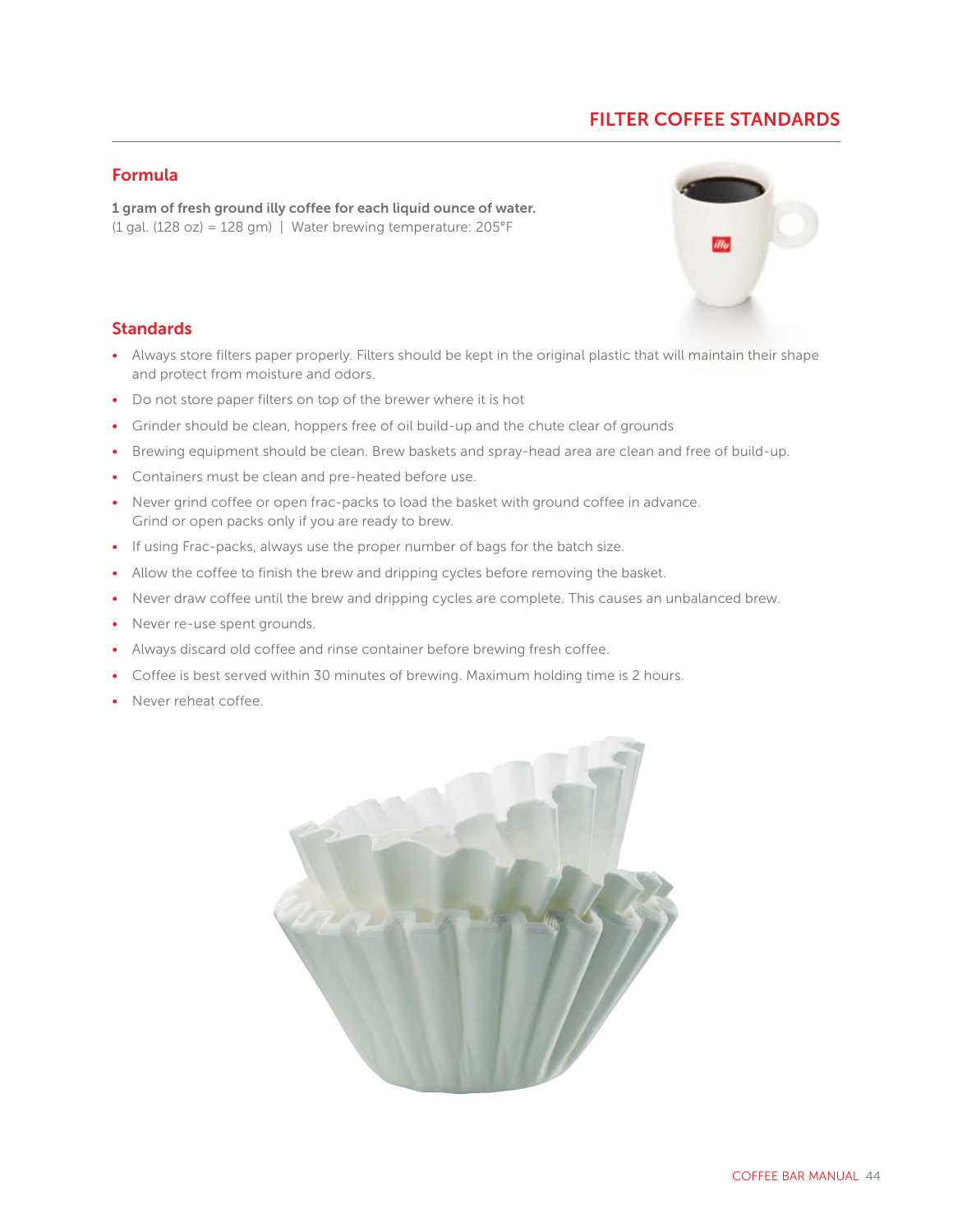## **BUNN AXIOM BREWED COFFEE PREPARATION**

**ALWAYS** store paper filters in their original plastic sleeves to ensure they maintain their structural integrity and do not take on odors or moisture





### **Formula:**

1 gram of ground illy coffee for each liquid ounce of water. Water brewing temperature: 205°F.

### **PROCESS**



Place a paper filter carefully<br>in the brew basket. Place a paper filter carefully<br>
in the brew basket.<br> **in** the brew basket.



the basket.



**2** Slide basket on tracks below the grinder chute.



**7** When the "ready light is illuminated, push "Brew"

button to start the cycle.



**3** Push the start button. The grinder will grind the correct dose for the batch chosen. DO NOT load the filter and basket unless you are ready to brew coffee.



**4** Gently shake grounds to level the bed.



**5** Slide brew basket into the brewer all the way back along its tracks.



**8** When cycle is complete, discard the used grounds and filter.

Allow the coffee to finish pouring through the basket completely before removing the container or dispensing coffee.

After 2 hours, coffee has expired and must be discarded.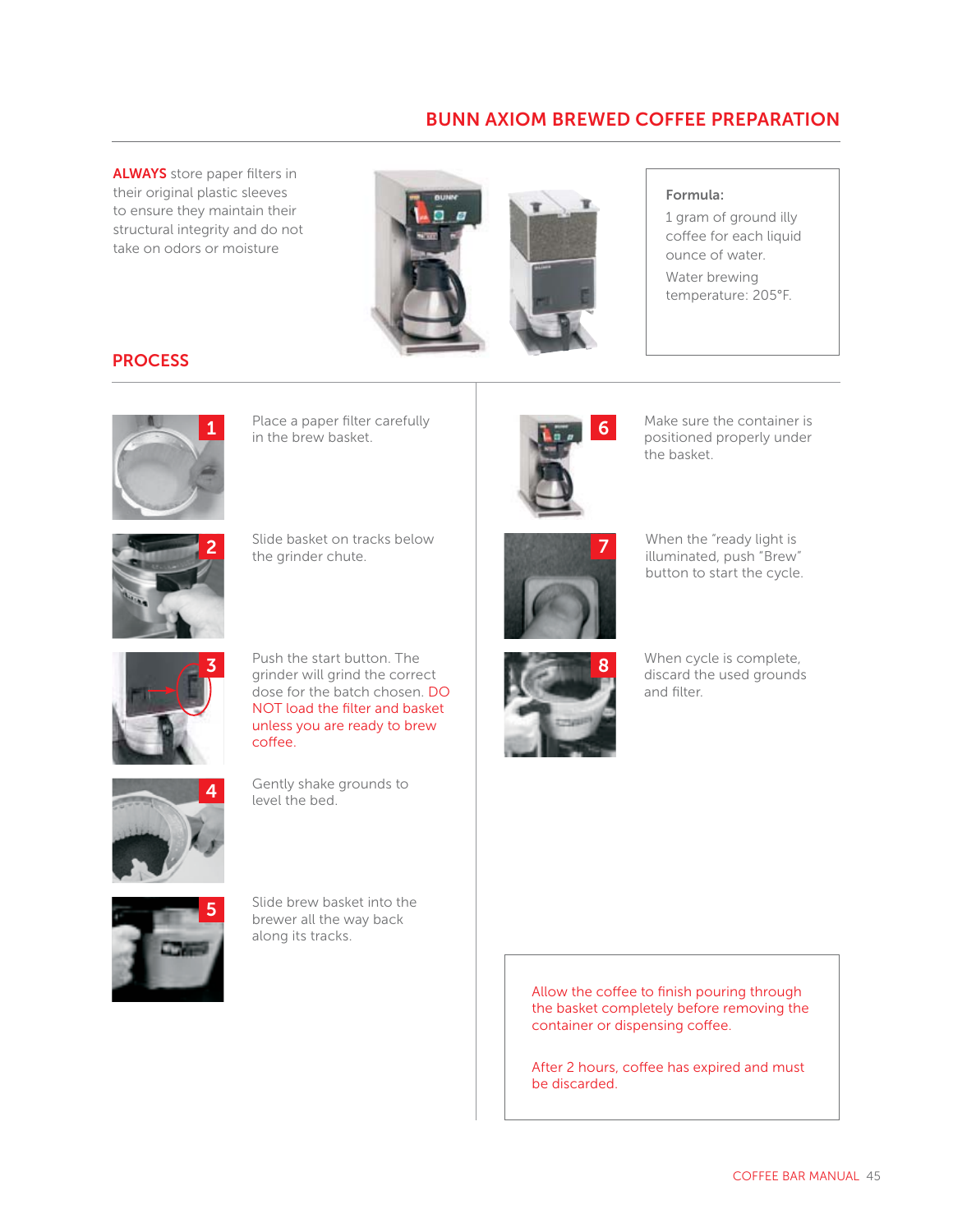## **BUNN DTB BREWED COFFEE PREPARATION**

**ALWAYS** store paper filters in their original plastic sleeves to ensure they maintain their structural integrity and do not take on odors or moisture



### **Formula:**

1 gram of ground illy coffee for each liquid ounce of water. Water brewing temperature: 205°F.

### **PROCESS**



Place a paper filter carefully<br>in the brew basket.



Place a paper filter carefully **1999 Container is a matter of the container top is container top is container top is container top is container top is container top is container top is container top is container top is con** under the basket.



**2** Slide basket on tracks below the grinder chute.



**7** When the "ready light is

illuminated, push "Brew" button to start the cycle.



**3** Push the start button. The grinder will grind the correct dose for the batch chosen. DO NOT load the filter and basket unless you are ready to brew coffee.



**4** Gently shake grounds to level the bed.



**5** Slide brew basket into the brewer all the way back along its tracks.



**8** When cycle is complete, discard the used grounds and filter.

Allow the coffee to finish pouring through the basket completely before removing the container or dispensing coffee.

After 2 hours, coffee has expired and must be discarded.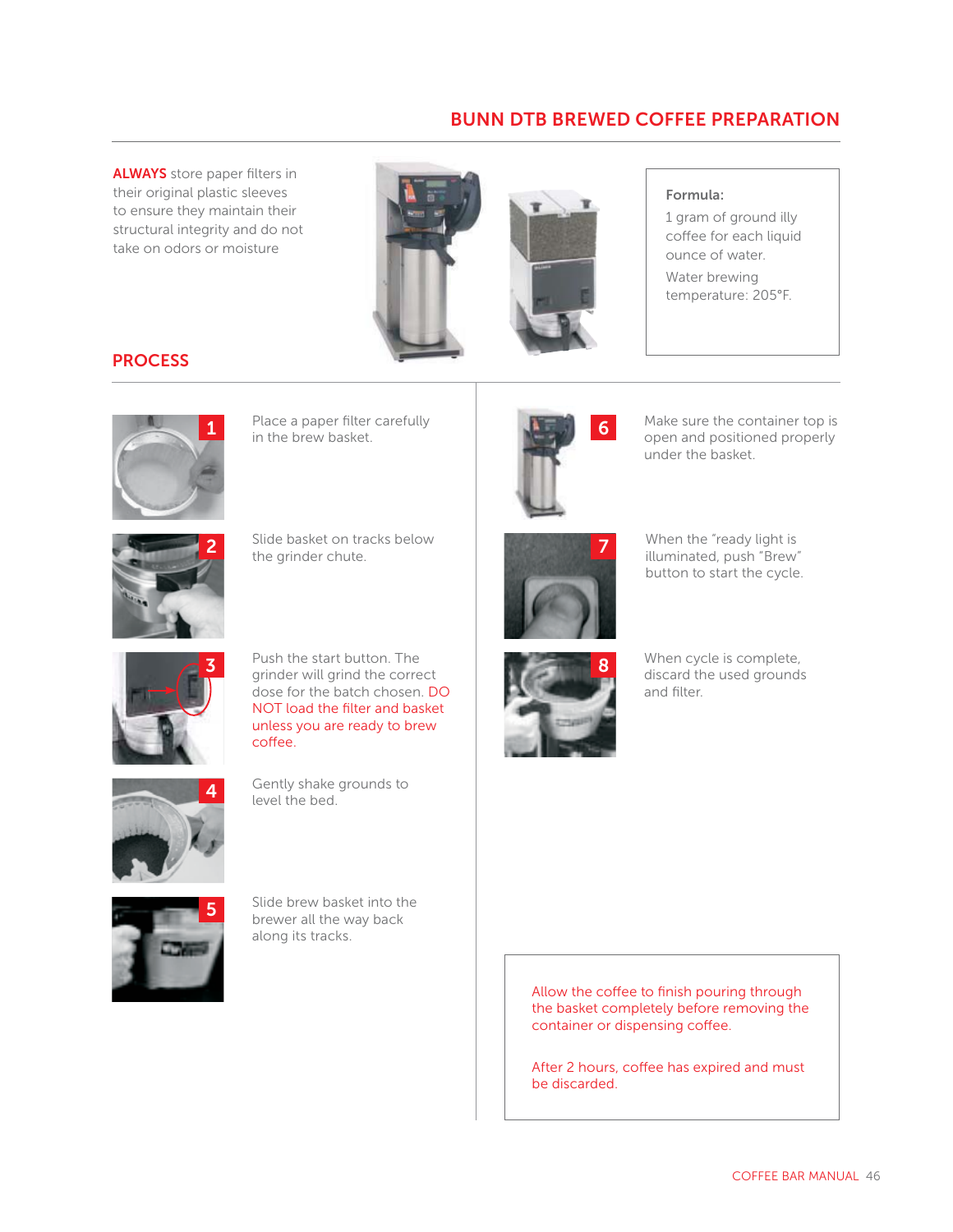# **BUNN BREWWISE/THERMOFRESH BREWED COFFEE PREPARATION**

**ALWAYS** store paper filters in their original plastic sleeves to ensure they maintain their structural integrity and do not take on odors or moisture



#### **Formula:**

1 gram of ground illy coffee for each liquid ounce of water. Water brewing temperature: 205°F.

### **PROCESS**



**1** Place a paper filter carefully in the brew basket.



**7A** For a brewer with a standard<br>brew basket, choose desired batch size on the brewer.



**2** Choose desired batch size on grinder.



**3** Slide basket on tracks below the grinder chute.



**7B**







**4** Push the start button. The grinder will grind the correct dose for the batch chosen. DO NOT load the filter and basket unless you are ready to brew coffee.





**5** Gently shake grounds to

level the bed.



**9** Push "Brew" button to start the cycle.



Allow the coffee to finish pouring through the basket completely before removing the container or dispensing coffee.

After 2 hours, coffee has expired and must be discarded.



**6** Slide brew basket into the brewer all the way back along its tracks.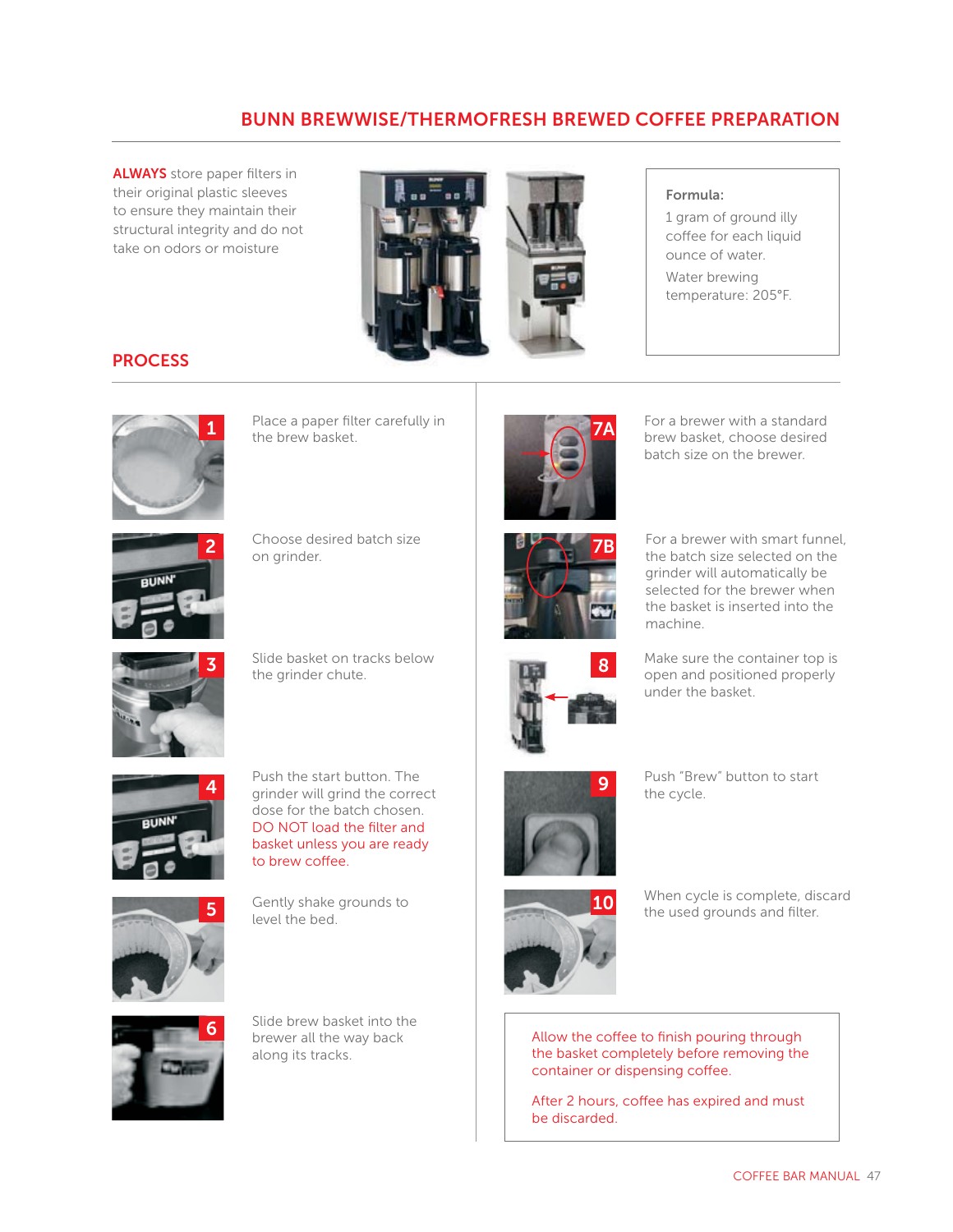# **BUNN TITAN BREWED COFFEE PREPARATION**

Before starting the initial brew, preheat the container; this ensures the coffee stays hot

#### TO PREHEAT:

### Machine must be up to temperture

Slide brew basket in place and the container in position, push brew button and the cycle will begin When the cycle completes, Let the water stand for 4-8 minutes Drain the container before brewing.



#### **Formula:**

1 gram of ground illy coffee for each liquid ounce of water. Water brewing temperature: 205°F.

### **PROCESS**



**1** Place a paper filter carefully in the brew basket hold filter in place using the 4 wire loops on the filter basket.



**2** Put a blind filter<br>basket (no hole) or a large bowl under the grinder. Choose batch size and activate the grinder. It will grind the correct dose for the batch chosen.



**3** Transfer the ground coffee into filter. Level the bed of grounds by gently shaking basket.











**i** The digital display **in the digital display immediately**. will indicate when the brewer is fully heated and ready to brew.





BREW

Make sure the dose. Full or half batch.

Chose batch size to correspond with grinder

container is positioned properly under the basket.

**9** Push the brew button once to initiate the brew cycle.



**11** Immediately after brewing, secure the lid on the thermal container.



**12** Discard used grounds and filter

### FILTER COFFEE REMINDERS:

**Do not** grind extra coffee in advance.

**Do not** load the filter and basket unless you are ready to brew coffee.

**Always** allow the brew cycle to complete before taking any coffee; this will affect the quality of the entire batch.

**Do not** mix fresh brewed coffee with previously brewed coffee as this will dilute the taste and affect the flavor of the whole batch.

**Never** use grounds more than once.

**Never** re-heat coffee.

**Always** make sure all coffee containers are cleaned before use. Acids and other organic materials can taint even the best brewed coffee.

**Always** discard any coffee that has not been served in the 2 hour recommended holding time.

Clean your brewing equipment daily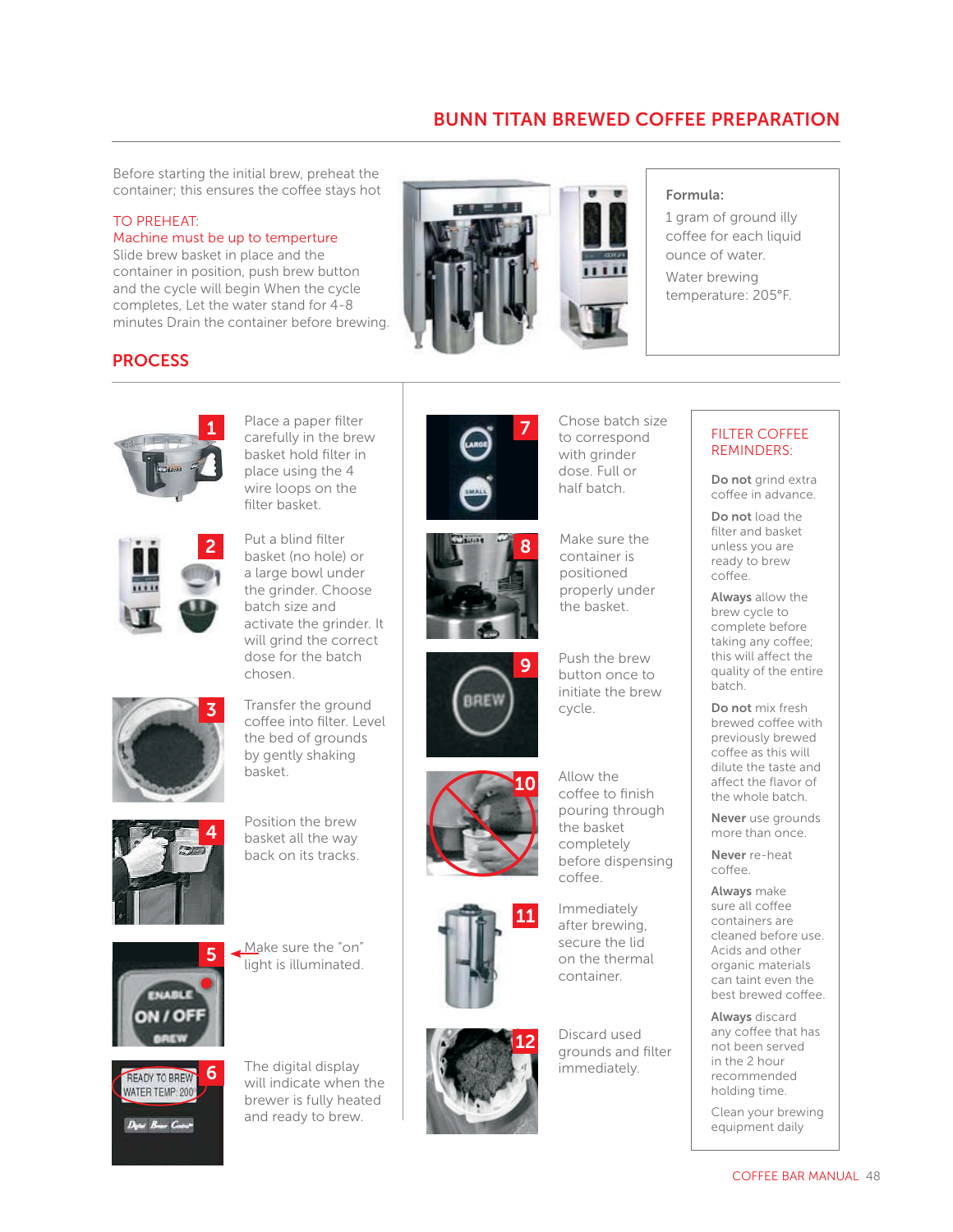# **BUNN AXIOM BREWED COFFEE PREPARATION WITH FRAC PACK**

**ALWAYS** store paper filters in their original plastic sleeves to ensure they maintain their structural integrity and do not take on odors or moisture

Preheat containers before the first brew of the day.





1 - 64 gram Frac pack for each 1.9 liters (64 ounces) of water. Water brewing temperature: 205°F.

1 pack for 1⁄2 gallon

## **PROCESS**



Place a paper filter carefully<br>in the brew basket. Place a paper filter carefully<br>
in the brew basket.<br> **in** the brew basket.





**2** Open the frac pack by tearing one of the vertical precuts at the top of the pack.



**3** Empty the contents of 1 frac pack into the coffee filter. 1 pack for 1⁄2 gallon



**4** Gently shake grounds to even the bed of coffee.



**5** Insert the brew basket into the brewer guiding it all the way back on the tracks.



the basket.



**7** Make sure the red light is illuminated on the on/off switch.



to start the brew cycle.



When brew cycle is complete, discard the spent filter and coffee grounds before serving coffee.

NEVER load the coffee into the basket until it is time to brew.

ALWAYS Allow the coffee to finish pouring through the basket completely before removing the container or dispensing coffee.

After 2 hours, coffee has expired and must be discarded.

CLEAN EQUIPMENT DAILY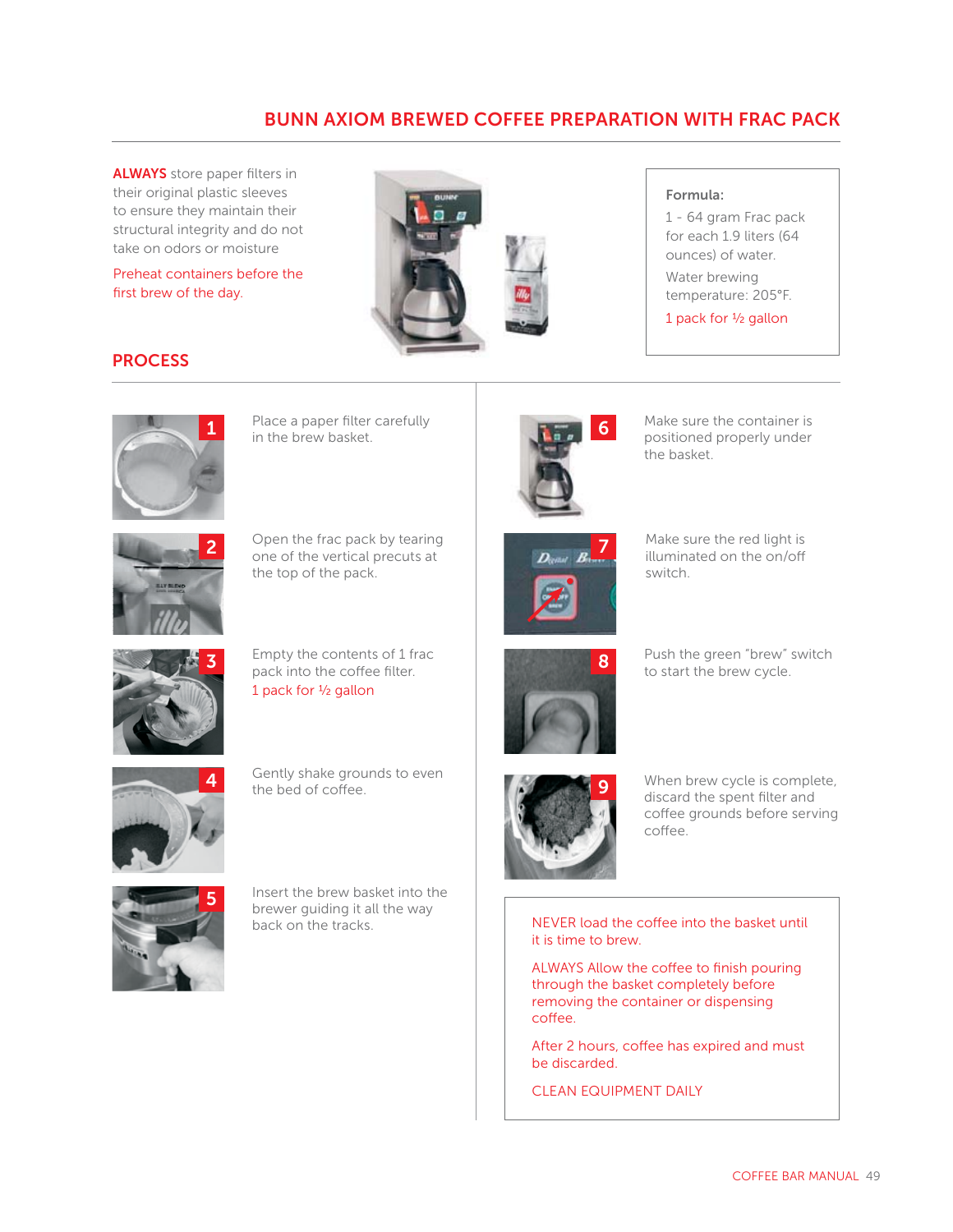## **BUNN DTB BREWED COFFEE PREPARATION WITH FRAC PACK**

**ALWAYS** store paper filters in their original plastic sleeves to ensure they maintain their structural integrity and do not take on odors or moisture

Preheat containers before the first brew of the day.



#### **Formula:**

1 - 64 gram Frac pack for each 1.9 liters (64 ounces) of water. Water brewing temperature: 205°F.

1 pack for 1⁄2 gallon

## **PROCESS**



Place a paper filter carefully<br>in the brew basket.



Place a paper filter carefully **1999 Container is a matter of the container top is container top is container top is container top is container top is container top is container top is container top is container top is con** under the basket.



**2** Open the frac pack by tearing one of the vertical precuts at the top of the pack.



**3** Empty the contents of 1 frac pack into the coffee filter. 1 pack for 1⁄2 gallon



**4** Gently shake grounds to even the bed of coffee.



**5** Insert the brew basket into the brewer guiding it all the way back on the tracks.



**7** Make sure the red light is illuminated on the on/off switch.



Push the green "brew" switch to start the brew cycle.



When brew cycle is complete, discard the spent filter and coffee grounds before serving coffee.

NEVER load the coffee into the basket until it is time to brew.

ALWAYS Allow the coffee to finish pouring through the basket completely before removing the container or dispensing coffee.

After 2 hours, coffee has expired and must be discarded.

CLEAN EQUIPMENT DAILY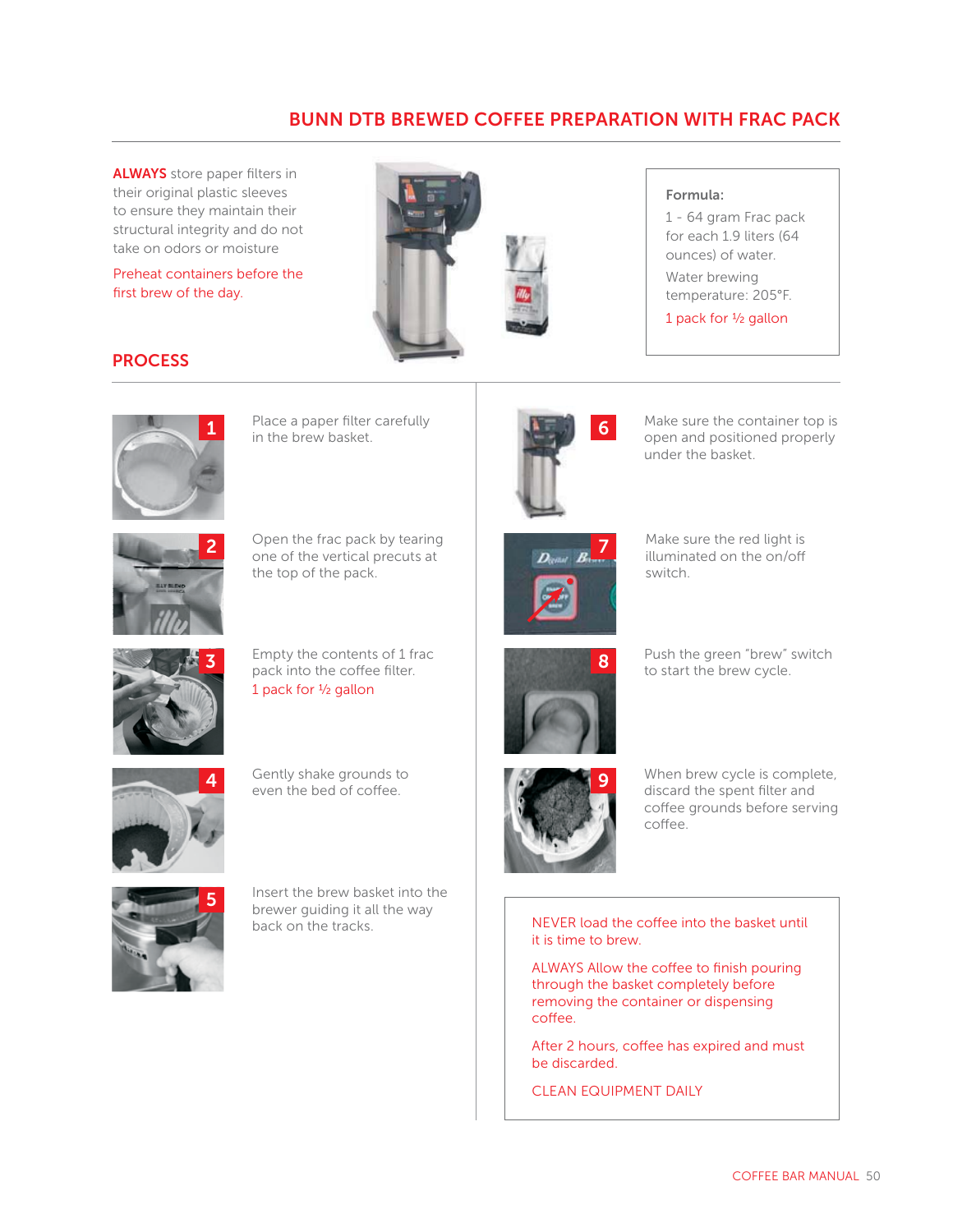# **BUNN BREWWISE/THERMOFRESH BREWED COFFEE PREPARATION WITH FRAC PACK**

**ALWAYS** store paper filters in their original plastic sleeves to ensure they maintain their structural integrity and do not take on odors or moisture

Preheat containers before the first brew of the day.



## **Formula:**

1 - 64 gram Frac pack for each 1.9 liters (64 ounces) of water.

Water brewing temperature: 205°F.

1 pack for 1⁄2 gallon 2 packs for 1 gallon

3 packs for 1 1/2 gallon

## **PROCESS**



**1** Place a paper filter carefully in the brew basket.



Align the container under the brew basket. **7**



**2** Open the frac pack by tearing one of the vertical precuts at the top of the pack.



**9**

**2 8** Make sure the red light is illuminated on the on/off

switch.



**3** Empty the contents of 1 frac pack into the coffee filter. 1 pack for 1⁄2 gallon 2 packs for 1 gallon



Push the green "brew" switch to start the brew cycle.



Gently shake grounds to even the bed of coffee.

3 packs for 1 1/2 gallon



**5** Insert the brew basket into the brewer guiding it all the way back on the tracks.

1 1/2 gal 1 gal 1/2 gal



**66 Choose the correct batch size**<br> **Example 20** on the brewer for the number of frac packs used.



When brew cycle is complete, discard the spent filter and coffee grounds before serving coffee.

NEVER load the coffee into the basket until it is time to brew.

ALWAYS Allow the coffee to finish pouring through the basket completely before removing the container or dispensing coffee.

After 2 hours, coffee has expired and must be discarded.

CLEAN EQUIPMENT DAILY